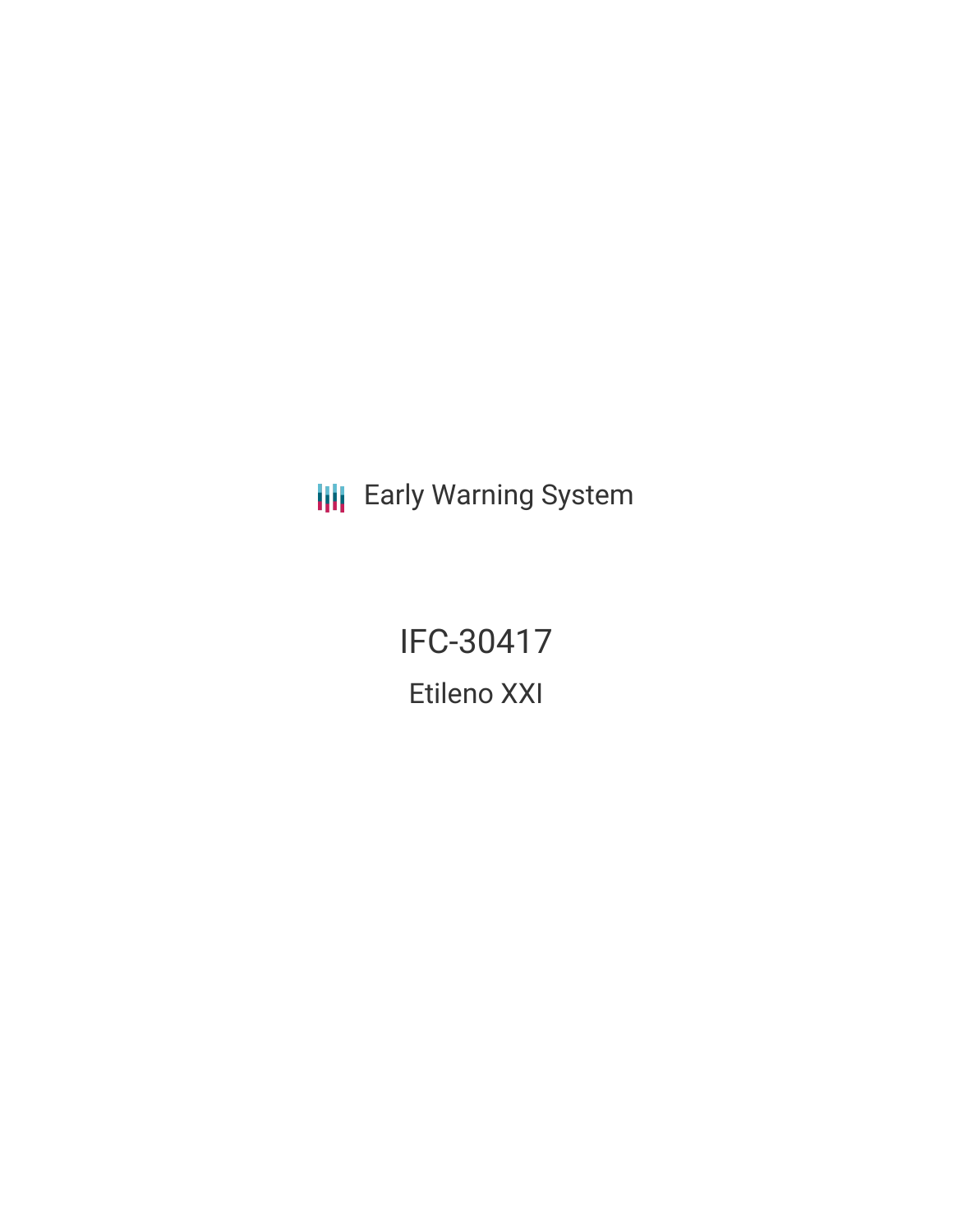# **Quick Facts**

| <b>Countries</b>                | Mexico                                                             |  |  |  |
|---------------------------------|--------------------------------------------------------------------|--|--|--|
| <b>Financial Institutions</b>   | International Finance Corporation (IFC)                            |  |  |  |
| <b>Status</b>                   | Active                                                             |  |  |  |
| <b>Bank Risk Rating</b>         | A                                                                  |  |  |  |
| <b>Voting Date</b>              | 2012-01-30                                                         |  |  |  |
| <b>Borrower</b>                 | Braskem Idesa, S.A.P.I.                                            |  |  |  |
| <b>Sectors</b>                  | Construction, Energy                                               |  |  |  |
| <b>Potential Rights Impacts</b> | Labor & Livelihood, Right to Food, Right to Health, Right to Water |  |  |  |
| <b>Investment Type(s)</b>       | Loan                                                               |  |  |  |
| <b>Investment Amount (USD)</b>  | \$300.00 million                                                   |  |  |  |
| <b>Project Cost (USD)</b>       | \$4.30 million                                                     |  |  |  |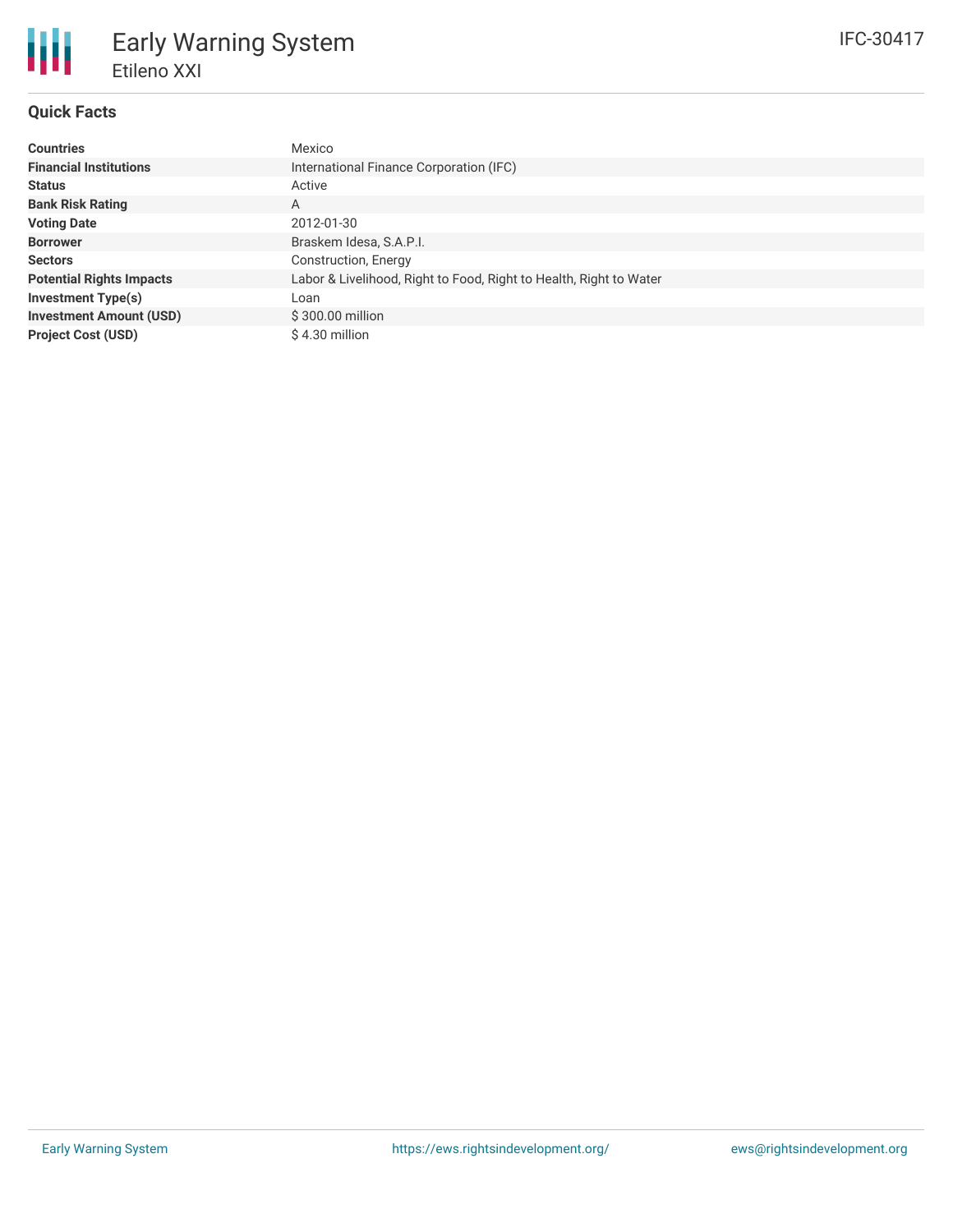# **Project Description**

Etileno XXI (the Project) is the result of a joint venture between Brazilian and Mexican petrochemical companies Braskem and Idesa, which were incorporated as Braskem Idesa S.A.P.I. (B-I, or the Company) in 2011. The Project, which entails the construction and commercial operation of an integrated petrochemical complex expected to be ready for operation in 2015. The construction phase of the project is planned to start during the second quarter of 2012 and last for about three years. There is an expected workforce of up to 8,000 people during the peak period of activities. The Project will specifically involve the construction and operation of (1) an ethane cracker with a nominal capacity of approximately 1 million tons per annum (tpa) of ethylene production, (2) a high-density polyethylene (HDPE) plant with a capacity of approximately 400 thousand tpa, (3) a HDPE plant with a capacity of roughly 350 thousand tpa, and (4) a low-density polyethylene plant (LDPE) with a capacity of approximately 300 thousand tpa. The ethylene to be produced at the cracker will be used as raw material for the three polyethylene plants.

In addition to the abovementioned facilities, the following additional infrastructure will also be built to support the Project:

- An underground 3.7 km pipeline to source water from the PEMEX La Cangrejera water system (located north of the project site)
- An underground 1.6 pipeline for ethylene
- An underground 1.6 pipeline for pipeline for natural gas to be supplied from PEMEX
- A 5 km electricity transmission line from the substation that will furnish 400 MW

The Project's facilities will be located in the municipality of Nanchital de Lozaro Cordenas del Rio, in the southeastern Mexican state of Veracruz, only 3.5 km east of the city of Nanchital (27,000 inhabitants) and approximately 7 km southeast of the city of Coatzacoalcos (305,000 inhabitants) in the Coatzacoalcos municipality, the main petrochemical producing region in Mexico. In addition to the two cities, seven small rural communities are located within a 5 km radius of the facilities. The IFC claims that the members of these communities - are familiar with - industrial installations given the prevalence of the petrochemical industry in the region.

The IFC reports that the size of the Project's land parcel is 192 hectares, 61% of which will be used by the Project. According to the IFC, 9% of the area will be used during construction and then re-vegetated, and an additional 16% (approximately 30 ha) will be set aside as a permanent conservation area. The remaining 14% is apparently already used by right-of-ways of the preexisting PEMEX pipelines located within the Project site (though not related to the Project).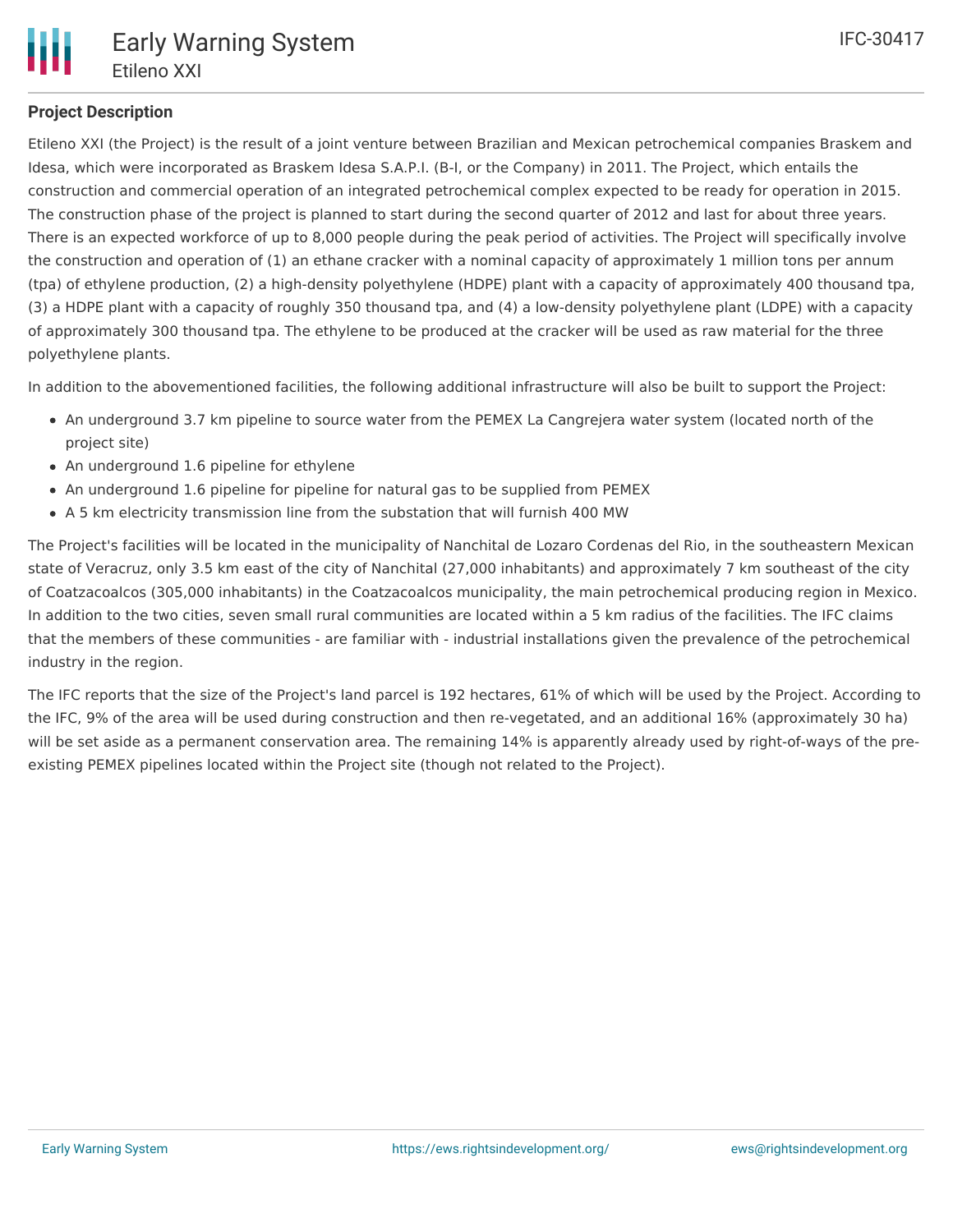# **Early Warning System Project Analysis**

## **RISK CATEGORIZATION**

The IFC classifies Etileno XXI as a Category A project according to its Environmental and Social Review Procedure. The IFC claims that the Project will be a source of \*significant diverse environmental and social impacts\* during both the construction and operation phases. These impacts include the loss of highly modified critical habitat, social impacts resulting from labor sourcing during construction, and the possible unintended influx of job seekers to the area.

### APPLICABLE IFC PERFORMANCE STANDARDS

According to the IFC, the Project will have impacts that must be managed in a manner consistent with the following Performance Standards:

- PS1: Social and Environmental Assessment and Management Systems
- PS2: Labor and Working Conditions
- PS3: Pollution Prevention and Abatement
- PS4: Community Health, Safety, and Security
- PS5: Land Acquisition and Involuntary Resettlement
- PS6: Biodiversity Conservation and Sustainable Natural Resource Management
- PS8: Cultural Heritage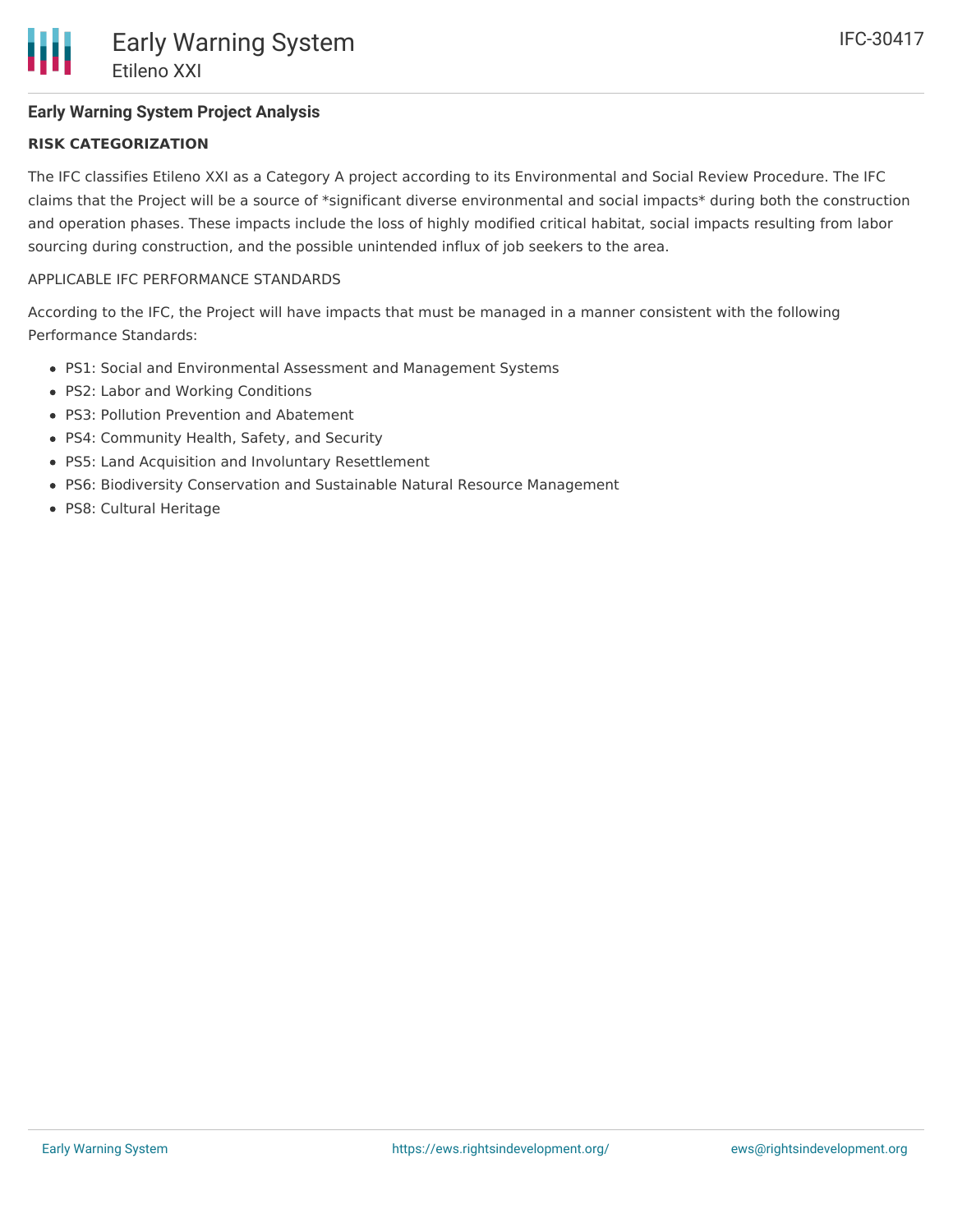# **People Affected By This Project**

## **ENVIRONMENTAL AND HUMAN RIGHTS RISK ASSESSMENT**

#### **Labor Rights**

According to the IFC, plant construction will create approximately 8,000 temporary direct positions during construction (2,000 indirect). Operations will require up to 700 direct workers with 2,000 indirect workers. Odebrecht, the construction contractor, will handle the recruiting and hiring of direct and indirect employees. IFC is requiring the Company to develop and implement a Local Hiring Plan with which Odebrecht must comply that ensures prioritization for employment of members of directly affected communities especially those communities identified as vulnerable.

The IFC identifies several risks to the welfare of the petrochemical complex's workers, particularly health issues and the relatively high possibility of major accidents like fires or blasts (refer to the Right to Health section). To address these issues, the IFC explains that health checks will be made on workers during construction and operational phase prior to starting work to establish fitness for work. Regular worker health checks will also apparently continue through the construction and operational phase to monitor workers health. The IFC also provides that a health service facility will be provided during construction and operation phases.

The IFC states that child and forced labor is not permitted by B-I or by its contractors or suppliers.

Given the possible risks to workers, particularly with regard to their health and safety, the following survey questions related to labor rights should be raised among communities and individuals affected by B-I's activities:

- Are working conditions in your community and/or in this industry safe and healthy?
- Has the company (or any joint venture partners, subsidiaries or sub-contractors) been accused of failing to provide just and favorable conditions of work in other regions or countries?
- Does the company have a policy or program to ensure that its workers enjoy just and favorable conditions of work?
- If a worker gets injured on the job, what sort of relief can he or she expect from the company?

#### **Right to Health**

The IFC states that specific risks to the workforce as a result of major accident, such as fire or explosion at the facility, are \*significant,\* as determined by a coarse quantitative risk assessment. This is consistent with the observance of deadly accidents at various petrochemical sites in recent years, such the blast at the Bangkok Synthetics plant in Thailand in May 2012 which killed 12 people and wounded another 105. Although the IFC claims these risks will be mitigated with operational safety measures such as alarm systems, gas detection devices, automatic emergency shutdown systems, and emergency drills, the IFC notes that there is a need to establish additional prevention measures.

The IFC also reports that there is currently no ambient air monitoring in the project area, and that the accordingly, the baseline ambient air quality data gathered by the Company cannot be considered fully representative of the ambient air conditions in the area. The IFC has therefore ordered Braskem Idesa to design and install an ambient air quality monitoring network in accordance with international standards to measure air quality in proximity to the operations. This monitoring program is scheduled to begin mid-2012.

Furthermore, the IFC reports the arrival of large amount of workers to be hired during the construction phase will increase the risk of transmission of communicable diseases, including sexually transmitted diseases. To combat this risk, the Company will evidently hire a contractor to develop a Communicable Disease Management Plan and implement a communicable diseases awareness campaign in coordination with relevant stakeholders, such as women's groups, youth unions, health workers, and representatives from affected communities (to be determined by a prior study).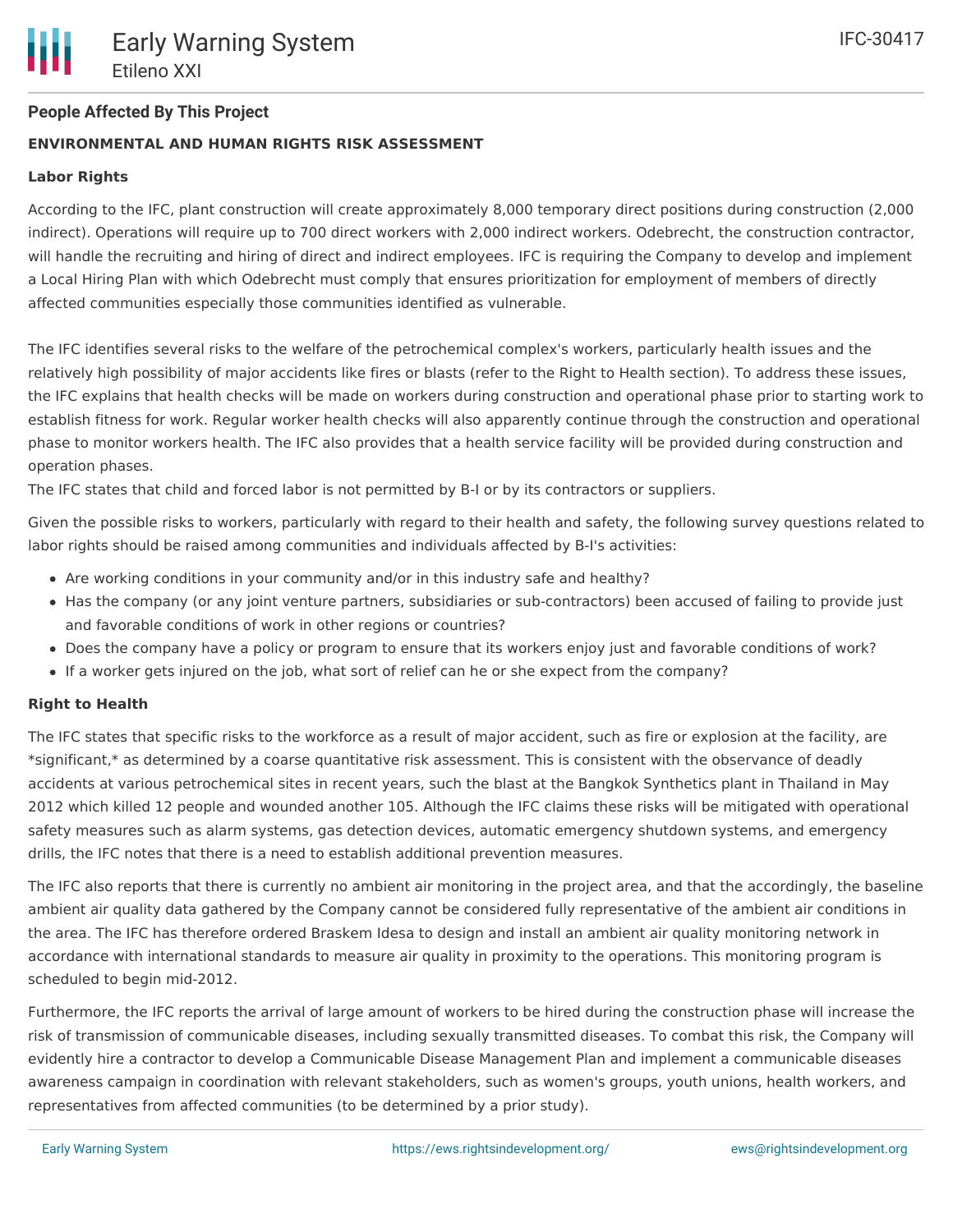

#### **Investment Description**

• International Finance Corporation (IFC)

The total Project cost is estimated at \$4.3 billion. The proposed IFC investment consists of a loan of up to \$300 million for IFC's own account and the mobilization of a B Loan.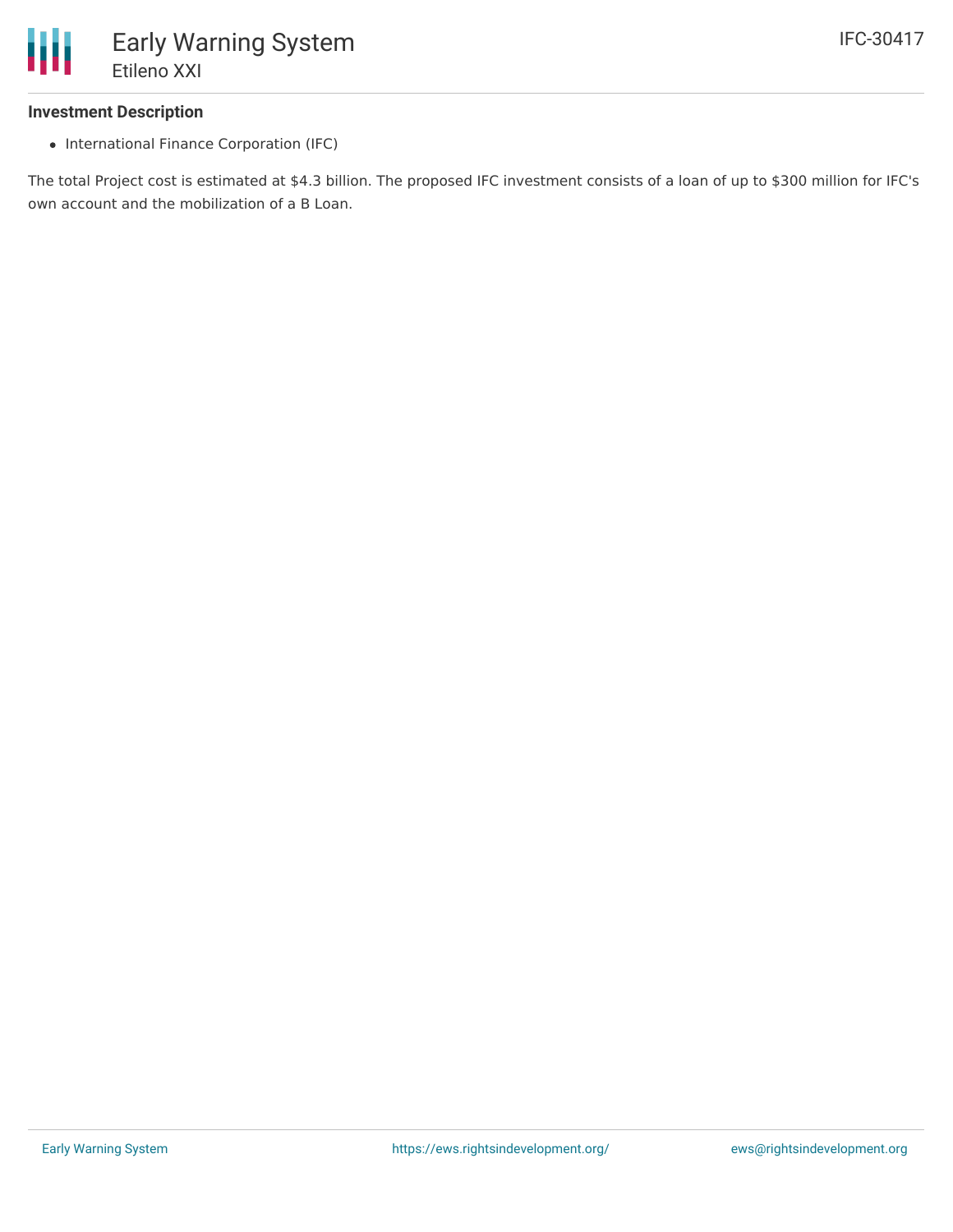# **Private Actors Description**

The Project sponsors are Braskem S.A. ("Braskem") and Grupo Idesa S.A. de C.V. ("Idesa"). Braskem and Idesa have established a joint venture company, Braskem Idesa, S.A.P.I. (the "Company"), to house the Project. Braskem and Idesa will hold shareholding interests of up to 65% and up to 35%, respectively, in the Company. Braskem is a listed Brazilian company and leading thermoplastic resin producer in the Americas. Idesa is a privately owned Mexican petrochemical company dedicated to the production and distribution of a variety of petrochemical products.

As noted, Braskem Idesa S.A.P.I. is the result of a joint venture between companies Braskem and Idesa, which was entered in 2011. Braskem is a listed Brazilian company and leading thermoplastic resin producer in the Americas, and Idesa is a privately owned Mexican petrochemical company dedicated to the production and distribution of a variety of petrochemical products. According to the IFC, Braskem and Idesa will hold shareholding interests of up to 65% and up to 35%, respectively, in Braskem Idesa S.A.PI. In 2011, the Company also contracted Paris-based Technipia leading provider of engineering, project management, and construction services for the chemical, gas, and oil industry as technology provider for the development of its ethylene cracker. Technip has also apparently been contracted for the Project facility's front-end engineering design (FEED) of the cracker and high density polyethylene plants. Other companies involved in the Project include:

- INEOS (one of world's leading chemical companies) providing HDPE technology for the Project.
- LyondellBasell (world's third-largest independent chemical company) licensing LDPE technology.
- Odrebrecht-ICA Fluor (a Brazilian conglomerate) contractor for site preparation and construction phases
- Joint venture between Odrebrecht-ICA Fluor and Technip: contractor for construction and installation

**PAST IFC FUNDING:**Braskem Idesa was created in 2011 specifically to carry out this Project; as such, the joint venture has not received any IFC investments before this instance. Although there is similarly no record of Braskem receiving direct IFC funding in the past, the company has been involved in ventures that have received IFC loans:

- Braskem was a shareholder of Brazilian petrochemical company Copesul in 2010, when Copesul requested from the IFC a \$20 million A Loan, a B Loan of up to \$70 million, and a \$10 million C Loan.
- Braskem provided electricity, gas, steam, and clarified water (for industrial use) to Kordsa Brasil S.A. a leading producer of nylon and polyester yarns, cords, and industrial fabric mainly used in automotive parts' during the period Kordsa Global received an A loans amounting to \$40 million for its subsidiaries in Brazil and Argentina.

There are no existing records of Idesa receiving IFC funds in the past.

#### **PAST ENVIRONMENTAL AND HUMAN RIGHTS ABUSES:**

Research to date has not found any documentation of past abuses.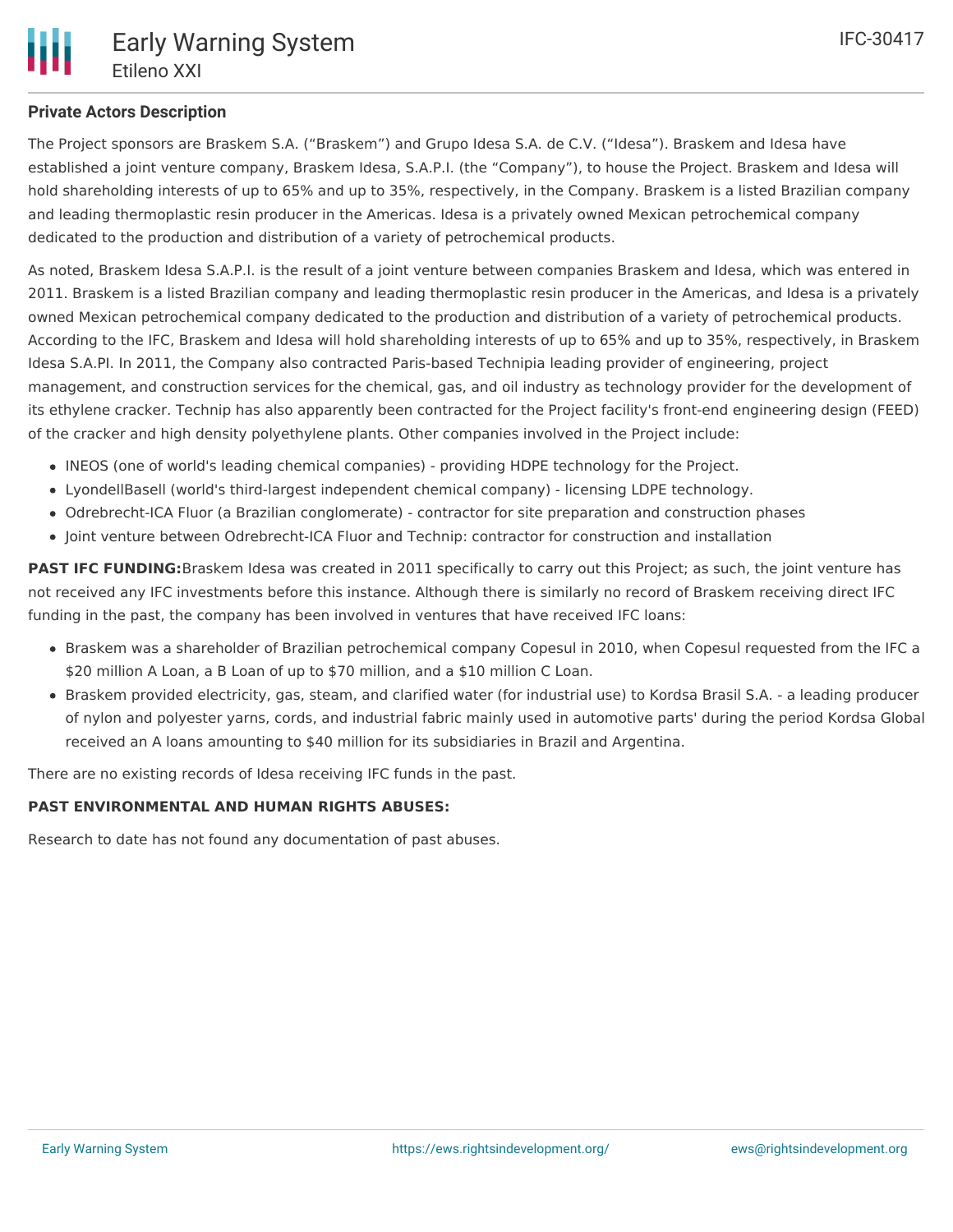# 冊 Early Warning System Etileno XXI

| <b>Private Actor 1</b>   | <b>Private Actor</b><br>1 Role | <b>Private Actor</b><br>1 Sector | <b>Relation</b>          | <b>Private Actor 2</b>    | <b>Private Actor</b><br>2 Role | <b>Private Actor</b><br>2 Sector |
|--------------------------|--------------------------------|----------------------------------|--------------------------|---------------------------|--------------------------------|----------------------------------|
| $\overline{\phantom{a}}$ | $\overline{\phantom{a}}$       | $\overline{\phantom{a}}$         | $\overline{\phantom{a}}$ | Braskem Idesa SAPI        | Client                         | $\overline{\phantom{a}}$         |
| $\,$                     |                                | $\overline{\phantom{a}}$         | $\overline{\phantom{a}}$ | Braskem S.A.              | Undisclosed                    | $\overline{\phantom{a}}$         |
| $\,$                     | -                              | $\,$                             |                          | Grupo IDESA, S.A. de C.V. | Undisclosed                    | $\,$                             |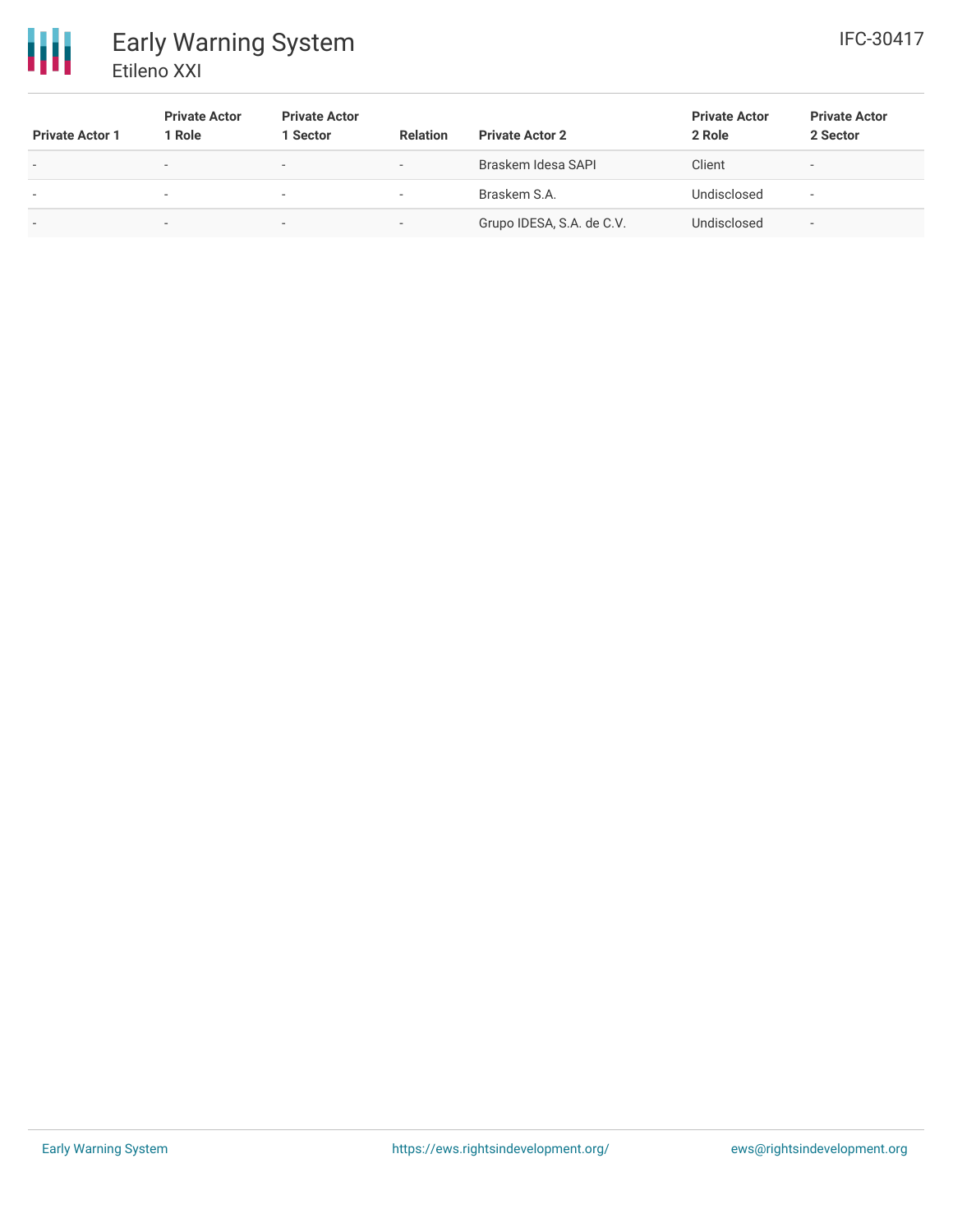## **Contact Information**

Patricio Gutierrez Fernandez

Braskem-Idesa, S.A.P.I.

Blvd. Manuel Avila Camacho No. 36, Piso 24 Lomas de Chapultepec, Miguel Hidalgo C.P. 11000, Mexico D.F.+ 52 (55) 6234 1101

#### **CONSULTATION PROCESS:**

B-I conducted stakeholder consultation activities that included plenary sessions and information open houses in the towns of Nanchital and Coatzacoalcos (19th and 21st of May, 2011) with an attendance of 150 people and 200 people, respectively. The public was given the opportunity to learn more about the project and proposed impact mitigation as well as to provide their opinion. Community consultations were held in the directly affected towns of Pollo de Oro (May 9, 2011 with 110 attendees) and Lozaro Cardenas del Rio (May 20, 2011 with 62 attendees). The neighboring communities of Nahualapa, El Chapo were invited to the meeting in Pollo de Oro while the community of Cinco de Mayo was invited to the consultation in Lozaro Cardenas. The purpose of these initial consultations was to inform stakeholders and affected communities about the project and to solicit feedback to be integrated into the ESIA design process. During this period baseline socio-economic data were also gathered. Follow-up consultations were held at the end of October 2011 to present the completed ESIA to the towns of Nanchital, Coatzacoalcos as well as the directly affected communities of Pollo de Oro, Lozaro Cardenas and Nahualapa. As required by Mexican law a written executive summary of the ESIA was provided to each community as part of the consultation preparation process.

IFC's team met with approximately 200 community members in 5 communities (both directly and indirectly affected) during the project appraisal. The IFC claims that the findings from these meetings revealed overall strong support for the project in anticipation of employment. However, community members expressed concern over potential environmental impacts to air and water.

### **ACCOUNTABILITY MECHANISM OF IFC**

The Compliance Advisor Ombudsman (CAO) is the independent complaint mechanism and fact-finding body for people who believe they are likely to be, or have been, adversely affected by an IFC or MIGA- financed project. If you submit a complaint to the CAO, they may assist you in resolving a dispute with the company and/or investigate to assess whether the IFC is following its own policies and procedures for preventing harm to people or the environment. If you want to submit a complaint electronically, you can email the CAO at CAO@worldbankgroup.org. You can learn more about the CAO and how to file a complaint at http://www.cao-ombudsman.org/